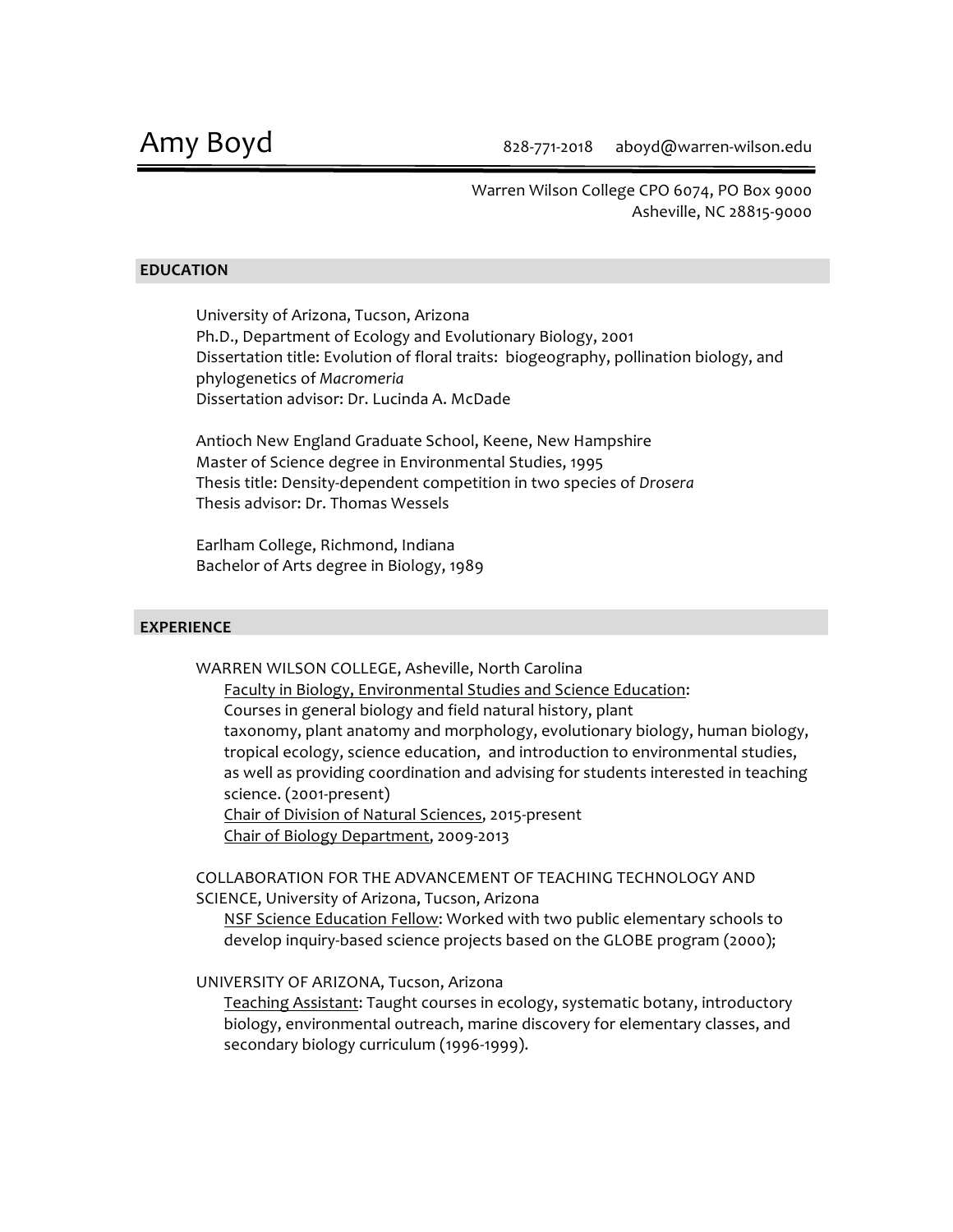Curriculum Vitae Amy Boyd, page 2

#### PRESCOTT COLLEGE, Tucson, Arizona

Instructor/Mentor: Served as an instructor/mentor for student coursework in ecology and environmental studies (1999).

#### DISCOVER PROJECT, University of Arizona, Tucson, Arizona

Science Education Consultant: Worked with a DISCOVER project researcher to develop assessment tool for naturalist intelligence according to Howard Gardner's multiple intelligences theory (1998).

TALENT IDENTIFICATION PROGRAM, Duke University, Durham, North Carolina Group Leader/Instructor: Taught field course in ecology, geology and natural history in Costa Rica for exceptionally talented high school students (1996).

FRANKLIN PIERCE COLLEGE, Rindge, New Hampshire

Adjunct Faculty: Taught biology, environmental science, and interdisciplinary courses to undergraduates; designed and piloted a course on study skills in biology (1991-1995).

KEENE STATE COLLEGE, Keene, New Hampshire Adjunct Faculty: Taught human biology courses to undergraduates (1995).

#### FRANKLIN PIERCE COLLEGE, Rindge, New Hampshire

Laboratory Supervisor: Set up and maintained labs for biology courses; ordered and inventoried materials and equipment for natural sciences division (1991-1993).

#### HARVARD FOREST, Petersham, Massachusetts

Research Assistant: Conducted field research, statistical analysis and writing for publication for ongoing projects at the Forest, including studies of woody plant phenology and regeneration after clearcutting (1994).

#### CENTER FOR HUMAN SERVICES, Gettysburg, Pennsylvania

Instructor: Taught English as a Second Language to Mexican migrant workers, in group classes and one-on-one tutoring; supervised independent study; coordinated ESL staff and volunteers (1990-1991).

## THE MEETING SCHOOL, Rindge, New Hampshire an alternative boarding high school

Teacher: Developed and taught courses in ecology, human biology, general biology, folk dancing and ceramics; tutored algebra and precalculus (1989-1990).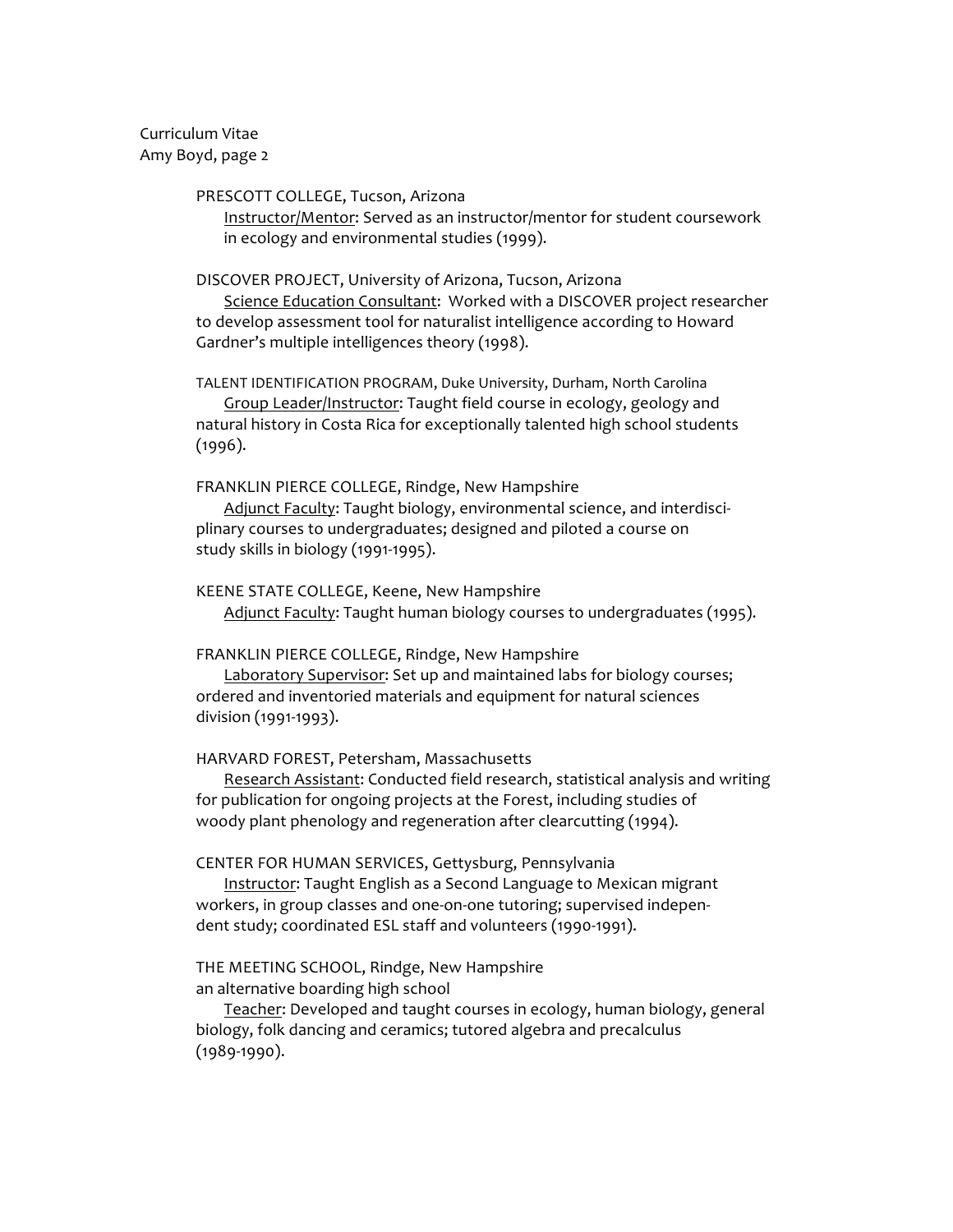Curriculum Vitae Amy Boyd, page 3

BIOLOGY DEPARTMENT, Earlham College, Richmond Indiana

Teaching Assistant: Taught labs for Ecological Biology, Field Botany, Genetics and Evolution (1987-1989).

Plant Ecology Research Assistant: Assisted in field work, statistical analysis, library research, and writing of papers for publication (1988).

JOSEPH MOORE MUSEUM, Earlham College, Richmond, Indiana

Curator of Teaching Collection: Cared for natural history specimens used for educational purposes; computerized collection records (1987-1989).

Tour Coordinator: Planned and coordinated tours for area school groups; trained tour guides (1986).

## **FELLOWSHIPS AND GRANTS**

- 2015-2018: NSF IUSE Grant, in collaboration with colleagues from Warren Wilson College, Appalachian State University, University of North Carolina-Asheville, and Eastern Tennessee State University
- 2014: Appalachian College Association Faculty Development Fellowship
- 2012: Innovative Technology for Student Learning Grant, Warren Wilson College
- 2011-2012: Service Learning Faculty Fellowship, Warren Wilson College
- 2008-2012: NSF Research in Ecology Grant, in collaboration with Dr. Michelle Zjhra (Georgia Southern University) and Dr. Robert Raguso (Cornell University)
- 2007: Appalachian College Association Faculty Development Fellowship
- 2002: Kenan Fellowship for College Professors, National Tropical Botanical Gardens
- 2000: Collaboration for Advancement in Teaching Technology and Science (CATTS), graduate fellowship
- 1999: Research Training Group in Analysis of Biological Diversification, small research grant
- 1998: T & E, Inc. Grant for Conservation Biology Research
- 1998: ASPT Graduate Student Research Grant
- 1998: Research Training Group in Analysis of Biological Diversification, graduate fellowship
- 1997: University of Arizona Dept. of Ecology and Evolutionary Biology research grant
- 1997: Research Training Group in Analysis of Biological Diversification, small research grant
- 1996: University of Arizona Dept. of Ecology and Evolutionary Biology research grant
- 1995: Flinn Foundation Biology Fellowship
- 1995: Research Training Group in Analysis of Biological Diversification, graduate fellowship

## **PRESENTATIONS**

2016: Natural Science Seminar, Warren Wilson College, Swannanoa, NC

- 2014: Association of College and University Biology Educators, Portland, OR
- 2013: Symbiosis: Art/Science Collaboration meeting, Swannanoa, NC
- 2012: Asheville Chapter of Sigma Xi, Swannanoa, NC
- 2011: Biology Department, University of North Carolina-Asheville, NC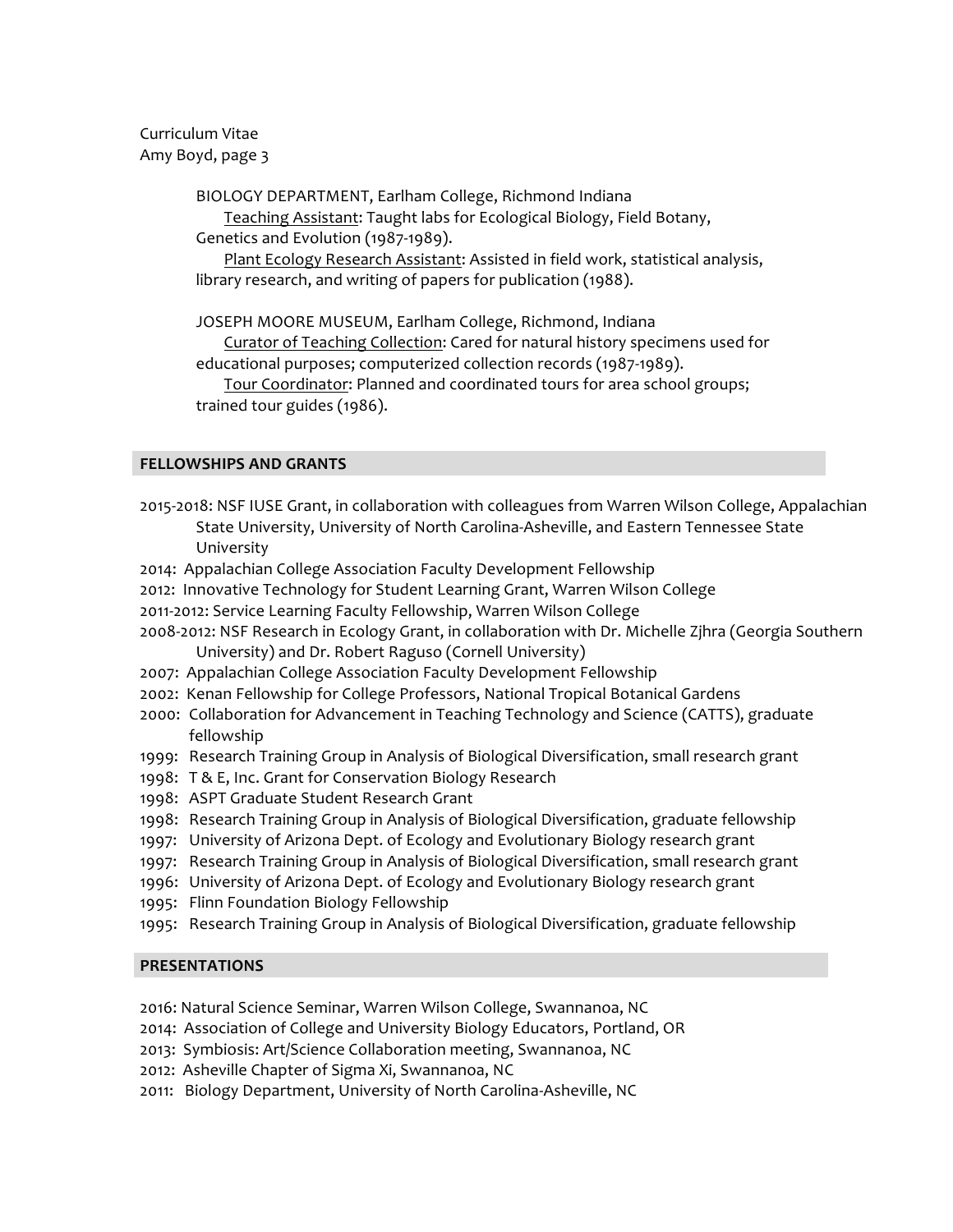Amy Boyd, page 4 Curriculum Vitae

- 2010: Association for Biology Laboratory Education, Halifax, NS, Canada
- 2005: Kenan Fellowship Conference, National Tropical Botanical Gardens, Miami, FL
- 2002: Meetings of the Botanical Society of America, Madison, WI
- 2000: School and Community Gardens Regional Conference, Phoenix, AZ
- 2000: Meetings of the Botanical Society of America, Portland, OR
- 1999: Department of Ecology and Evolutionary Biology, University of Arizona, Tucson, AZ.
- 1999: Symposium on bird-plant mutualisms in the neotropics, Monterrey, Nuevo Leon, Mexico.
- 1999: Southwestern Association of Biologists, Abiquiu, NM.
- 1998: Research Training Group in Biological Diversification, Tucson, AZ.

## **AWARDS**

2006: Faculty Teaching Excellence Award, Warren Wilson College 2006: Faculty Service Learning Award, Warren Wilson College

## **VOLUNTEER COMMUNITY INVOLVEMENT**

2014-present: Floristic study of the Sandy Bottom Wetlands Preserve, Asheville, NC

2008-2015: Scientist Mentor for PlantingScience (online school science mentoring program)

2003-present: Science Fair judge, various Asheville area schools

2006-07: Evaluator for Asheville High School Senior Exit Projects

- 2001-04: Consultant for development of rare plant monitoring protocols, The Nature Conservancy, Southeast Mountain Region, NC
- 2001: Science Olympiad coaching, Owen Middle School, Swannanoa, NC
- 1999: Arizona State Science Fair judge
- 1999: Environmental education consultant, Girls at the Center program, Tucson, AZ.
- 1999: Environmental education consultant and teacher trainer, Girls in the SYSTEM program, Tucson, AZ.
- 1998-1999: Environmental education curriculum committee, Earth Matters! program, Sahuaro Girl Scout Council, Tucson, AZ.
- 1998: Database manager, The Nature Conservancy, Tucson, AZ

# **PUBLICATIONS**

Boyd, A. E., and R. A. Raguso. Exploring the functions of floral traits in a basal angiosperm, Calycanthus floridus (Calycanthaceae). Manuscript submitted to American Journal of Botany for review.

McIntosh, M. E., A. E. Boyd, A. E. Arnold, and L. A. McDade. Continuing decline in a local population of the endangered Nichol's Turk's Head Cactus, *Echinocactus horizonthalonius* var. *nicholii*. Manuscript submitted to Plant Species Biology for review.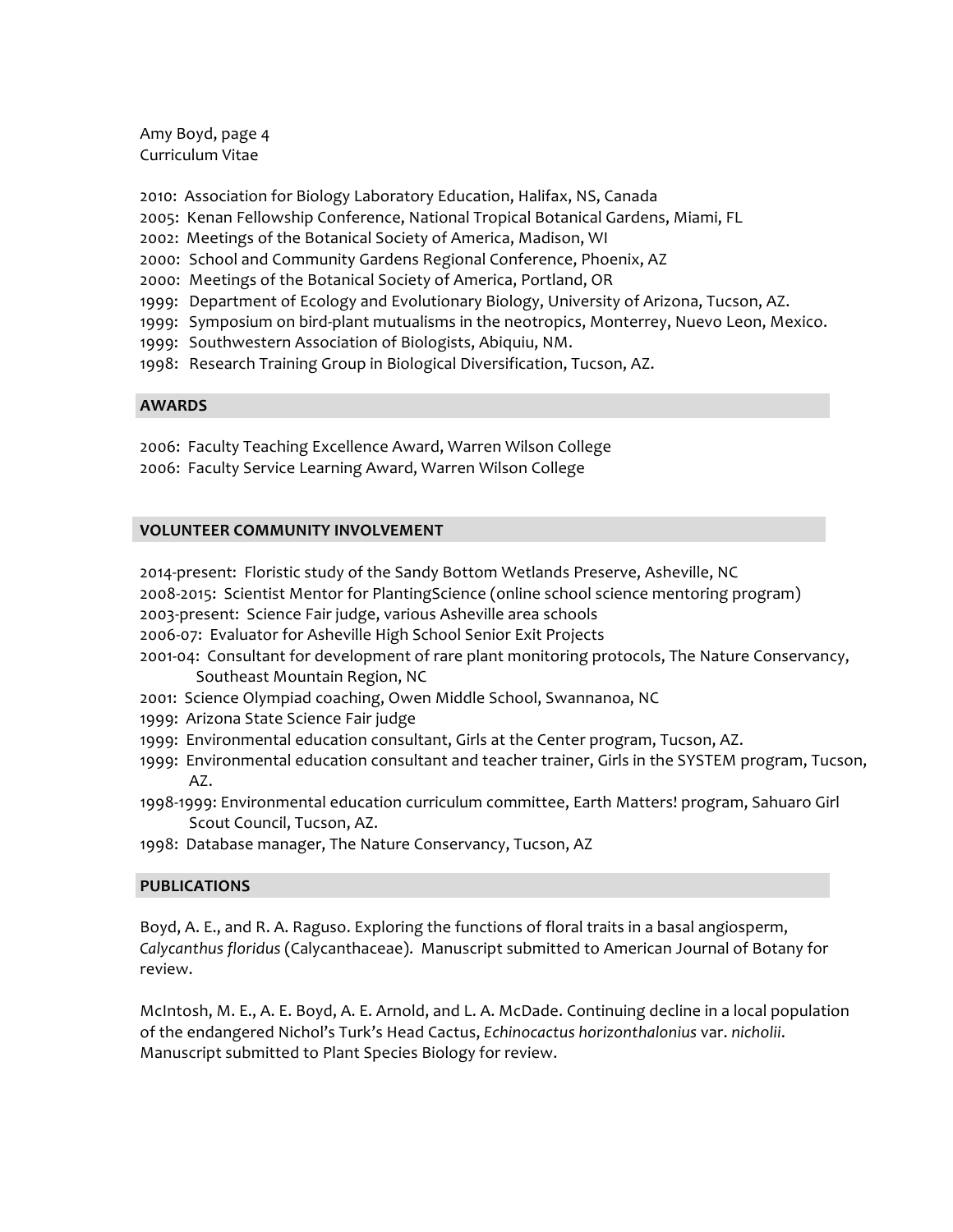Amy Boyd, page 5 Curriculum Vitae

Boyd, A. E., and A. Preusser. 2016. Vascular Flora of the Sandy Bottom Wetland Preserve, Buncombe County, North Carolina. Castanea  $81(4)$ : 323-332.

Boyd, A. E., and I. M. Thalmayer. 2014. Phylogenetic relationships within *Uvularia* (Colchicaceae) based on morphology. Journal of the North Carolina Academy of Science, in *press.*

McIntosh, M. E., L. A. McDade, A. E. Boyd, and P. D. Jenkins. 2011. Patterns of growth and mortality in the endangered Nichol's Turk's head cactus (*Echinocactus horizonthalonius var.* nicholii L. Benson; Cactaceae) in southeastern Arizona, 1995-2008. Southwestern Naturalist 56(3): 333-340. 

Boyd, A. E., and A. L. Monroe. 2010. Vascular Flora of the Warren Wilson College Campus, Swannanoa, North Carolina. Castanea, Journal of the Southern Appalachian Botanical Society 75(3):353-365.

McIntosh, M. E., L. A. McDade, A. E. Boyd, and P. D. Jenkins. 2008. Patterns of Growth and Mortality in the Endangered Nichol's Turk's Head Cactus (Echinocactus horizonthalonius var. nicholii L. Benson; Cactaceae) in Southeastern Arizona. Southwestern rare and endangered plants: proceedings of the fourth conference, March 22-26, 2004, Las Cruces, NM. USDA/Forest Service.

Boyd, A. E. 2008. Collecting for education: herbaria at small liberal arts colleges. Plant Science Bulletin 54(3):86-91.

Maker, N. F., and A. E. Boyd, 2008. Basal area and form class relationship for small-diameter loblolly pine (*Pinus taeda*) in the North Carolina piedmont. Journal of the North Carolina Academy of Science 124(3): 98-101.

Rawleigh, S. O., and A. E. Boyd, 2008. Comparison of homemade and conventional sprays as aphid control on lettuce. Journal of the North Carolina Academy of Science 124(2): 53-57.

Boyd, A. E. 2006. Plants and perpetrators: forensic investigation in the botany classroom. American Biology Teacher 68 (9): online article; stable URL: www.nabt.org/sites/S1/File/pdf/ 068-09-0025.pdf.

Boyd, A. E. 2004. Breeding system of *Macromeria viridiflora* (Boraginaceae) and geographic variation in pollinator assemblages. American Journal of Botany 91: 1809-1813.

Boyd, A. E., and J. Cooper. 2004. The needs of trees. Science Activities 41: 17-21.

Boyd, A. E. 2003. Phylogenetic relationships and corolla size evolution in *Macromeria viridiflora* (Boraginaceae). Systematic Botany 28: 118-129.

Boyd, A.E. 2002. Morphological analysis of Sky Island populations of *Macromeria viridiflora* (Boraginaceae). Systematic Botany 27: 116-126.